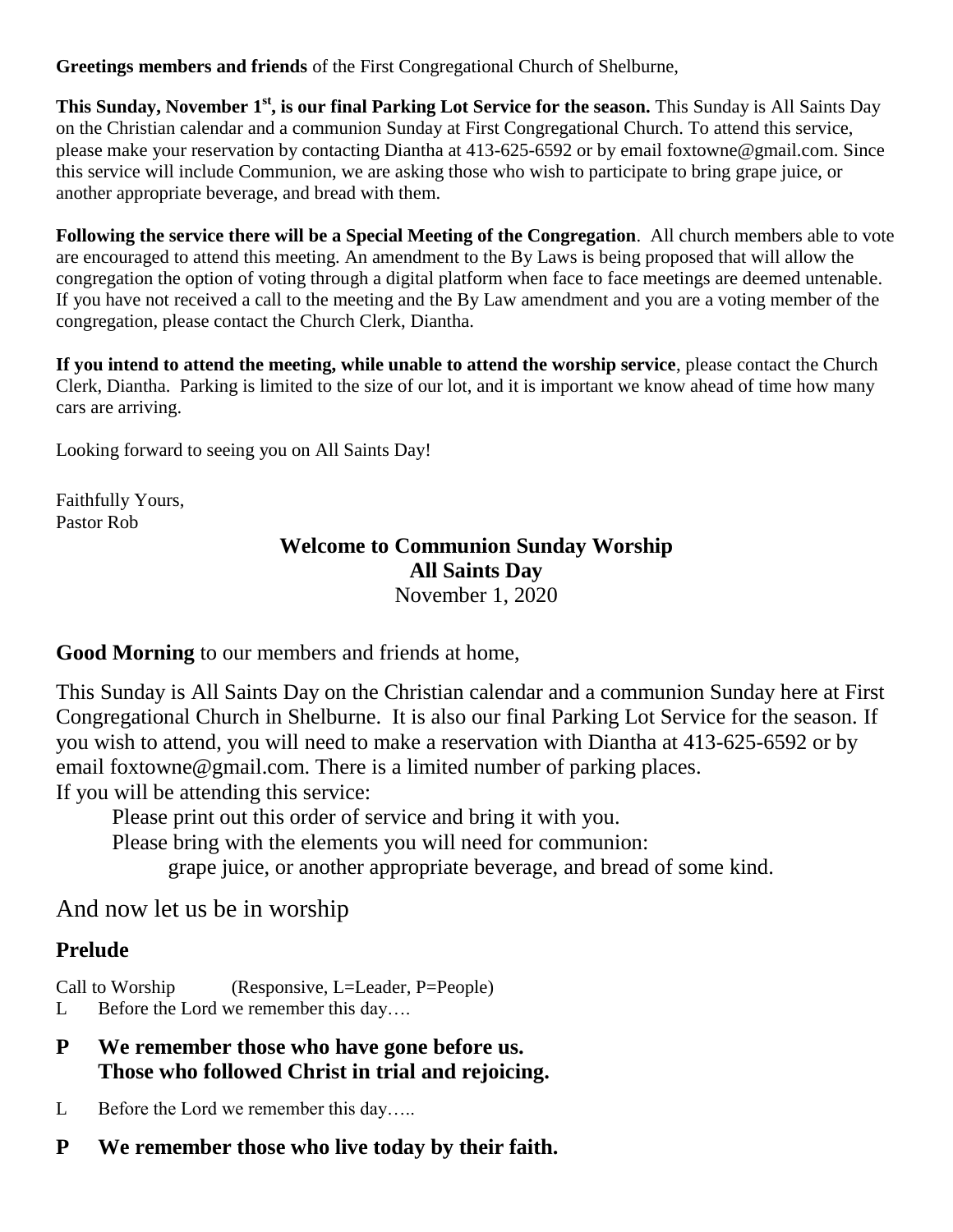#### **Those who are courageous, faithful, and true.**

L Before the Lord we remember this day all the saints of God and we rejoice!

#### **Morning Prayer & Lord's Prayer** Augustine (354-430)

**Eternal God, we thank you for the great cloud of witnesses of all times and all places. May the stories of their lives show us the richness of your grace. May they inspire us to look deep within our souls. May they encourage us to take the risk of faith and to serve you in our day in new ways. For the sake of Christ who taught us to pray saying…** *Our Father, who art in heaven, hallowed be thy name. Thy kingdom come, thy will be done, on earth as it is in heaven. Give us this day our daily bread and forgive us our debts as we forgive our debtors. And lead us not into temptation but deliver us from evil. For thine is the kingdom and the power and the glory forever. Amen.*

**Hymn:** *For the Beauty of the Earth*

### **Prayers of the People**

Our prayers this morning remember and celebrate those who have come before us who have lived the faith and followed God's call. There will be a time for you to lift up to God those who have been instrumental in your life, especially those from this congregation.

**Gospel reading:** Mark 12:28-34

**Communion Meditation:** *Saints!*

**Communion Hymn:** *Let Us Break Bread Together*

#### **The Sacrament of Communion**

The Invitation The Prayer of Consecration Blessing of the Bread Blessing of the Cup

#### **Unison Prayer of Thanksgiving**

**Holy God, our loving creator, we give thanks for your constant love for all you have made. We thank you for all that sustains life, for all people of faith in every generation and especially for Jesus Christ whom you have sent from your own being as our savior. We praise you for his birth, life, death, and resurrection and for calling forth your church. In celebration we have come to his table. At this table, in the bread and the cup we may be restored to newness of life. Thanks be to you, your Christ, and Holy Spirit. Amen.**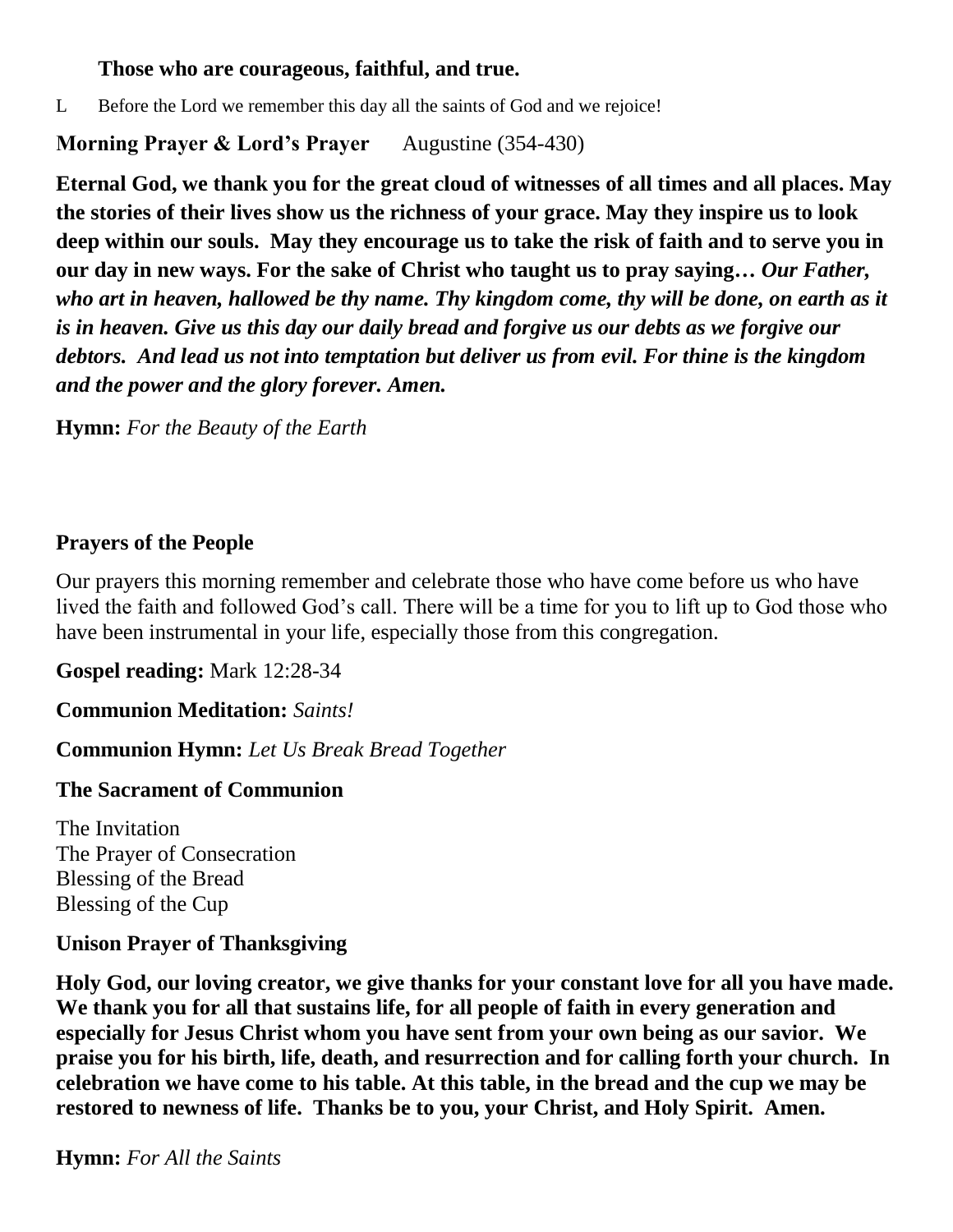#### **Benediction**

We are grateful for the work of the Executive Committee, The Reopening Task Force, our lay readers and Tim Graves our resident musician, for making these services possible.

Please remember all church members are called to a Special Meeting of the Congregation following this service in the parking lot.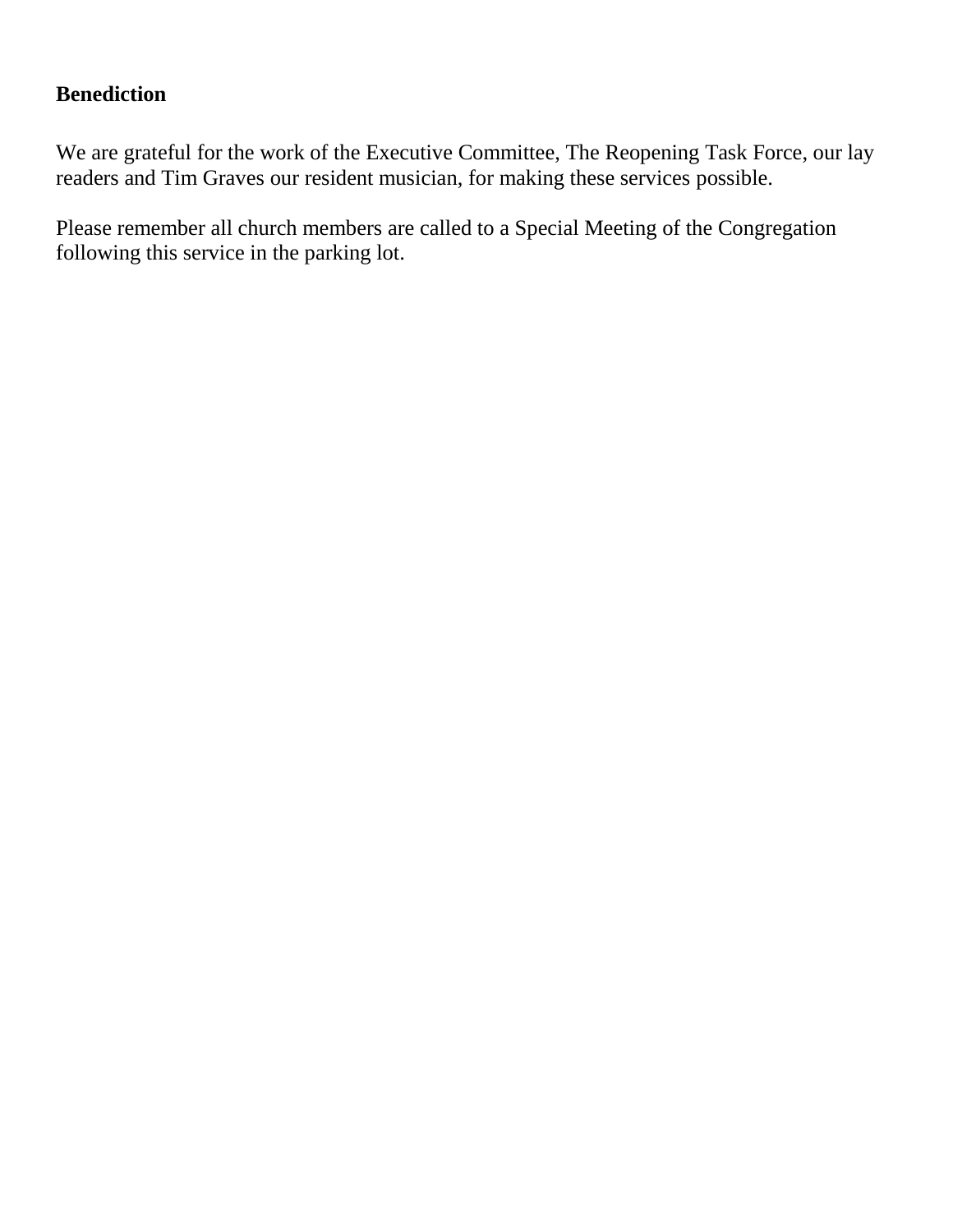# *For the Beauty of the Earth*

For the beauty of the earth, for the beauty of the skies, for the love which from our birth over and around us lies.

# Refrain:

Lord of all, to thee we raise this, our sacrifice of praise.

For the beauty of each hour of the day and of the night, hill and vale and tree and flower, sun and moon and stars of light,

# Refrain

For the joy of human love, brother, sister, parent, child, friends on earth, and friends above, for all pleasures undefiled,

# Refrain

For each perfect gift of thine, to the world so freely given, graces human and divine, flowers of earth and buds of heaven.

### Refrain

For thy church which evermore Lifteth holy hands above, Offering up on every shore Her pure sacrifice of love.

# Refrain